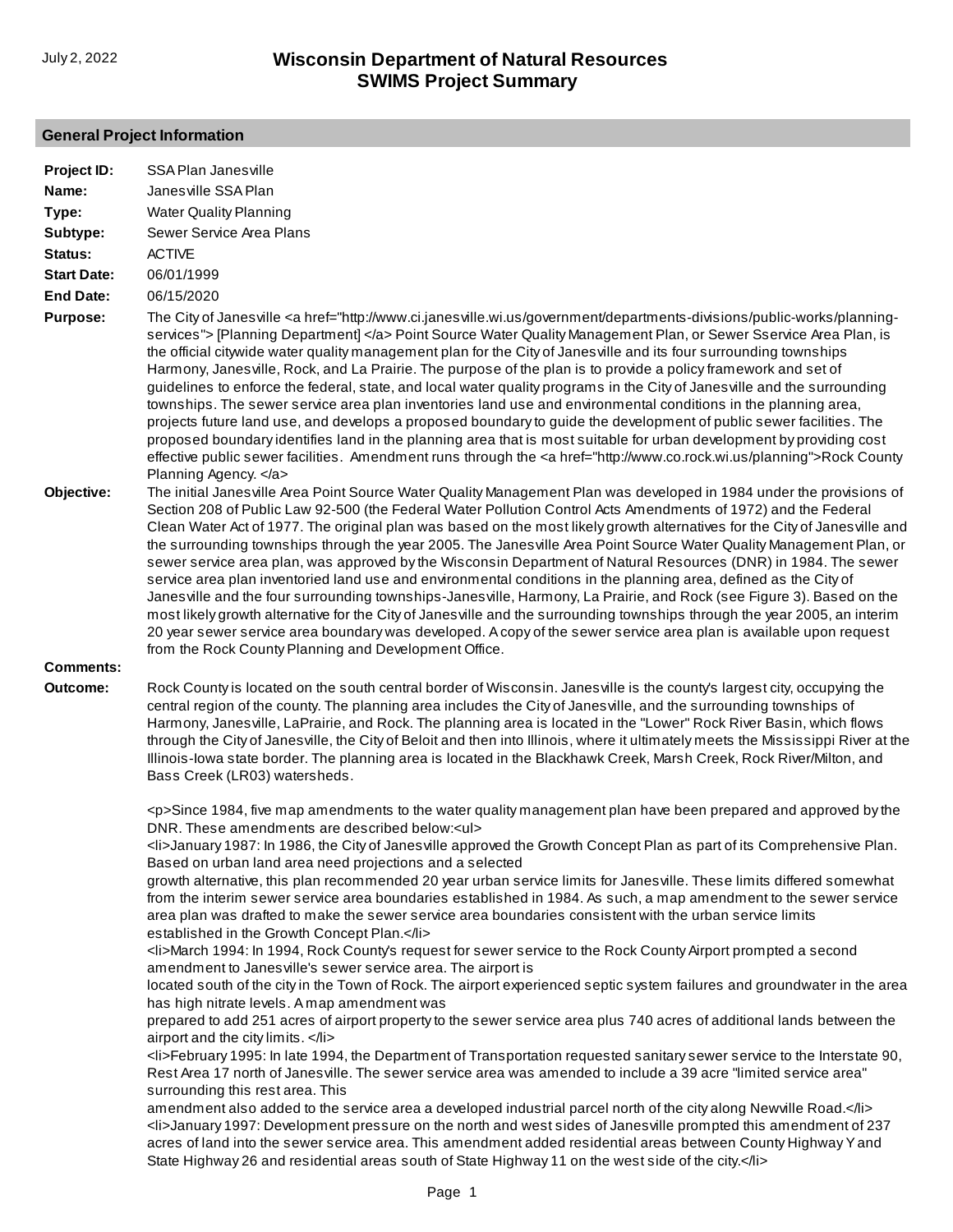## **SWIMS Project Summary** July 2, 2022 **Wisconsin Department of Natural Resources**

[<li>August 2017: Plan update to amendment Chapter 6 into the Janesville Point Source Water Quality Management Plan](http://prodoasint.dnr.wi.gov/swims/viewPlan.do?id=118549337) to include specific criteria to evaluate onsite systems outside of the city limits and within the county boundary. </li>  $<$ /ul> $<$ /p>

## **Study Design:**

**QA Measures:**

| <b>People</b>                                                   |                                     |                                                                                                                                                                                                                                                                                       |                                   |                                      |            |                                            |                                  |                 |  |
|-----------------------------------------------------------------|-------------------------------------|---------------------------------------------------------------------------------------------------------------------------------------------------------------------------------------------------------------------------------------------------------------------------------------|-----------------------------------|--------------------------------------|------------|--------------------------------------------|----------------------------------|-----------------|--|
| Name                                                            |                                     | Role                                                                                                                                                                                                                                                                                  | <b>Status</b>                     | <b>Start Date</b><br><b>End Date</b> |            | Organization                               |                                  | <b>Comments</b> |  |
| CITY OF JANESVILLE,                                             |                                     | COORDINATOR ACTIVE                                                                                                                                                                                                                                                                    |                                   | 06/01/1999                           | 06/15/2020 | <b>CITY OF JANESVILLE</b>                  |                                  |                 |  |
| CITY OF JANESVILLE - ENGI COORDINATOR ACTIVE                    |                                     |                                                                                                                                                                                                                                                                                       |                                   | 06/01/1999<br>06/15/2020             |            | CITY OF JANESVILLE -<br><b>ENGINEERING</b> |                                  |                 |  |
| ROCK COUNTY,                                                    |                                     | COORDINATOR ACTIVE                                                                                                                                                                                                                                                                    | 06/01/2010 06/15/2015 ROCK COUNTY |                                      |            |                                            |                                  |                 |  |
| <b>Project Statuses</b>                                         |                                     |                                                                                                                                                                                                                                                                                       |                                   |                                      |            |                                            |                                  |                 |  |
| <b>Reported By</b><br><b>Date</b><br>08/11/2017<br>Lisa Helmuth |                                     | <b>Status</b><br><b>Comments</b><br>Active                                                                                                                                                                                                                                            |                                   |                                      |            |                                            |                                  |                 |  |
| <b>Actions</b>                                                  |                                     |                                                                                                                                                                                                                                                                                       |                                   |                                      |            |                                            |                                  |                 |  |
| <b>Action</b><br>Sewer Service Area Planning                    |                                     | <b>Detailed Description</b><br>The City of Janes ville water quality plan, or<br>sewer service area plan, is the official<br>citywide water quality management plan<br>for the City of Janes ville and its four<br>surrounding townships Harmony,<br>Janesville, Rock, and La Prairie |                                   |                                      |            | <b>End Date</b><br>06/15/2015              | <b>Status</b><br><b>COMPLETE</b> |                 |  |
| <b>Monitoring Stations</b>                                      |                                     |                                                                                                                                                                                                                                                                                       |                                   |                                      |            |                                            |                                  |                 |  |
| <b>Station ID</b><br><b>Name</b>                                |                                     |                                                                                                                                                                                                                                                                                       |                                   | <b>Comments</b>                      |            |                                            |                                  |                 |  |
| <b>Assessment Units</b>                                         |                                     |                                                                                                                                                                                                                                                                                       |                                   |                                      |            |                                            |                                  |                 |  |
| <b>WBIC</b>                                                     | <b>Local Name</b><br><b>Segment</b> |                                                                                                                                                                                                                                                                                       |                                   |                                      |            | <b>Official Name</b>                       |                                  |                 |  |
| 788800                                                          | $\overline{2}$                      | <b>Rock River</b>                                                                                                                                                                                                                                                                     |                                   |                                      |            | <b>Rock River</b>                          |                                  |                 |  |
| <b>Lab Account Codes</b>                                        |                                     |                                                                                                                                                                                                                                                                                       |                                   |                                      |            |                                            |                                  |                 |  |
| <b>Account Code</b><br><b>Description</b>                       |                                     |                                                                                                                                                                                                                                                                                       |                                   | <b>Start Date</b>                    |            |                                            |                                  | <b>End Date</b> |  |
| <b>Forms</b>                                                    |                                     |                                                                                                                                                                                                                                                                                       |                                   |                                      |            |                                            |                                  |                 |  |
| <b>Form Code</b>                                                | <b>Form Name</b>                    |                                                                                                                                                                                                                                                                                       |                                   |                                      |            |                                            |                                  |                 |  |
| <b>Methods</b>                                                  |                                     |                                                                                                                                                                                                                                                                                       |                                   |                                      |            |                                            |                                  |                 |  |